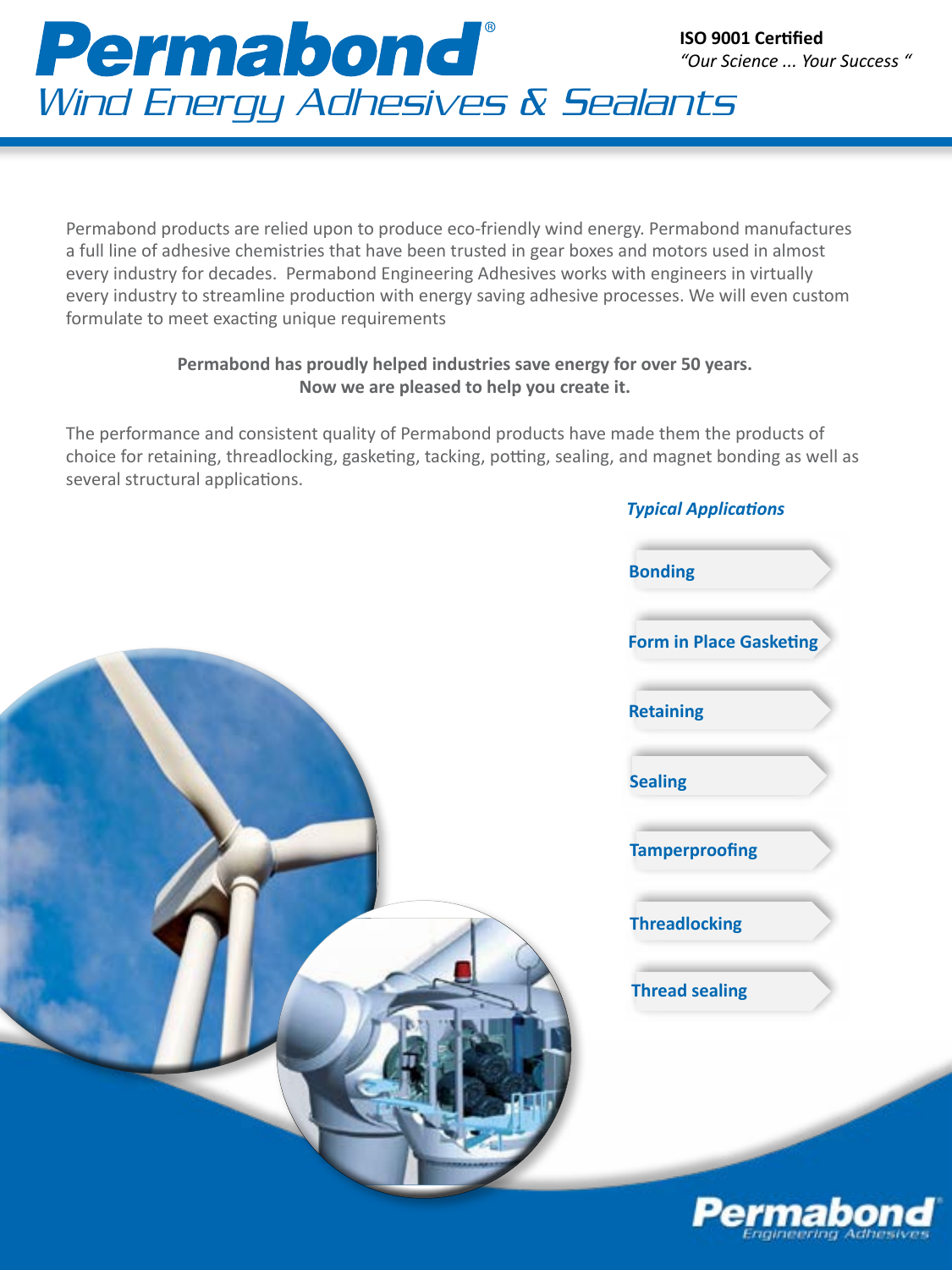

The products listed below meet the industry specific demands of wind energy applications, including; high strength anaerobic sealing compounds, structural acrylic motor magnet adhesives, and gap filling epoxies. For additional applications see the full product line at www.permabond.com or contact technical support for product recommendations or custom formulations.

|                                                  | <b>Application</b>                        | <b>Feature</b>                                                                                                                                                                                                                                                                                                                                                                                                                                                                                                                                     |  |
|--------------------------------------------------|-------------------------------------------|----------------------------------------------------------------------------------------------------------------------------------------------------------------------------------------------------------------------------------------------------------------------------------------------------------------------------------------------------------------------------------------------------------------------------------------------------------------------------------------------------------------------------------------------------|--|
| <b>Retaining - Anaerobic Retaining Compounds</b> |                                           |                                                                                                                                                                                                                                                                                                                                                                                                                                                                                                                                                    |  |
| 1a                                               | Retaining High Speed Shaft Bearing        | Permabond's high performance anaerobic formulations provide 100% surface-<br>to-surface contact while mechanical joining techniques provide only 20% of<br>surface-to-surface contact. The resulting surface area increase allows for a greater<br>load carrying capacity, more than 5 times that of mechanical joining techniques.<br>Anaerobic retaining compounds eliminate the need for heated joining processes<br>providing more efficient processing. Product selection is based on gap fill required<br>and temperature resistance needed. |  |
| 1 <sub>b</sub>                                   | <b>Retaining Planet Bearing</b>           |                                                                                                                                                                                                                                                                                                                                                                                                                                                                                                                                                    |  |
| 1 <sub>c</sub>                                   | Retaining Intermediate Shaft Bear-<br>ing |                                                                                                                                                                                                                                                                                                                                                                                                                                                                                                                                                    |  |
| 1 <sub>d</sub>                                   | Retaining Rolling Bearings to Shaft       |                                                                                                                                                                                                                                                                                                                                                                                                                                                                                                                                                    |  |
| <b>Threadlocking</b>                             |                                           |                                                                                                                                                                                                                                                                                                                                                                                                                                                                                                                                                    |  |
| Various                                          | Locking Threads on All Fasteners          | Locking fasteners prevent loosening due to vibration. Permanent, removable,<br>high strength, and high temperature resistant grades are available in various<br>viscosities to suit application requirements.                                                                                                                                                                                                                                                                                                                                      |  |
| Gasketing                                        |                                           |                                                                                                                                                                                                                                                                                                                                                                                                                                                                                                                                                    |  |
| Various                                          | <b>Flange Sealing</b>                     | HH190 - High strength/high viscosity form in place gasket (Gasketmakers <sup>®</sup> ) seals                                                                                                                                                                                                                                                                                                                                                                                                                                                       |  |
| 5                                                | Sealing Gear Box Housing                  | flanges. MH199 is high temperature resistant and very thixotropic. It is easily<br>removed for maintenance or repair and is ideal for sealing housings.                                                                                                                                                                                                                                                                                                                                                                                            |  |
| <b>Tacking, Potting, Sealing</b>                 |                                           |                                                                                                                                                                                                                                                                                                                                                                                                                                                                                                                                                    |  |
| 2                                                | <b>Wire Connection Sealing</b>            | Two part epoxies seal and support connections.                                                                                                                                                                                                                                                                                                                                                                                                                                                                                                     |  |
| Various                                          | <b>Sealing Grommets</b>                   | Cyanoacrylates bond/seal grommets. Permabond 102 is a popular choice.                                                                                                                                                                                                                                                                                                                                                                                                                                                                              |  |
| $\overline{2}$                                   | Wire Tacking in Connection Box            | Cyanoacrylates quickly tack wires. Choose Permabond 268 for high speed assem-<br>bly or low odor, low bloom Permabond 947 for manual applications.                                                                                                                                                                                                                                                                                                                                                                                                 |  |
| <b>Motor Magnet Bonding</b>                      |                                           |                                                                                                                                                                                                                                                                                                                                                                                                                                                                                                                                                    |  |
| 3                                                | <b>Bonding Magnets to Rotor</b>           | Surface activated acrylics provide fast cure, efficient no mix process, high strength,                                                                                                                                                                                                                                                                                                                                                                                                                                                             |  |
| 4                                                | <b>Bonding Magnets to Stator</b>          | and temperature resistance. Non-corrosive TA4590 is generally the product of<br>choice.                                                                                                                                                                                                                                                                                                                                                                                                                                                            |  |
| <b>Other Structural Bonds</b>                    |                                           |                                                                                                                                                                                                                                                                                                                                                                                                                                                                                                                                                    |  |
| Various                                          | <b>Bonding Mounting Brackets</b>          | Mounting brackets, braces, and housings all require high strength durable bonds.<br>Epoxies and Structural Acrylics are selected based on individual requirements.                                                                                                                                                                                                                                                                                                                                                                                 |  |